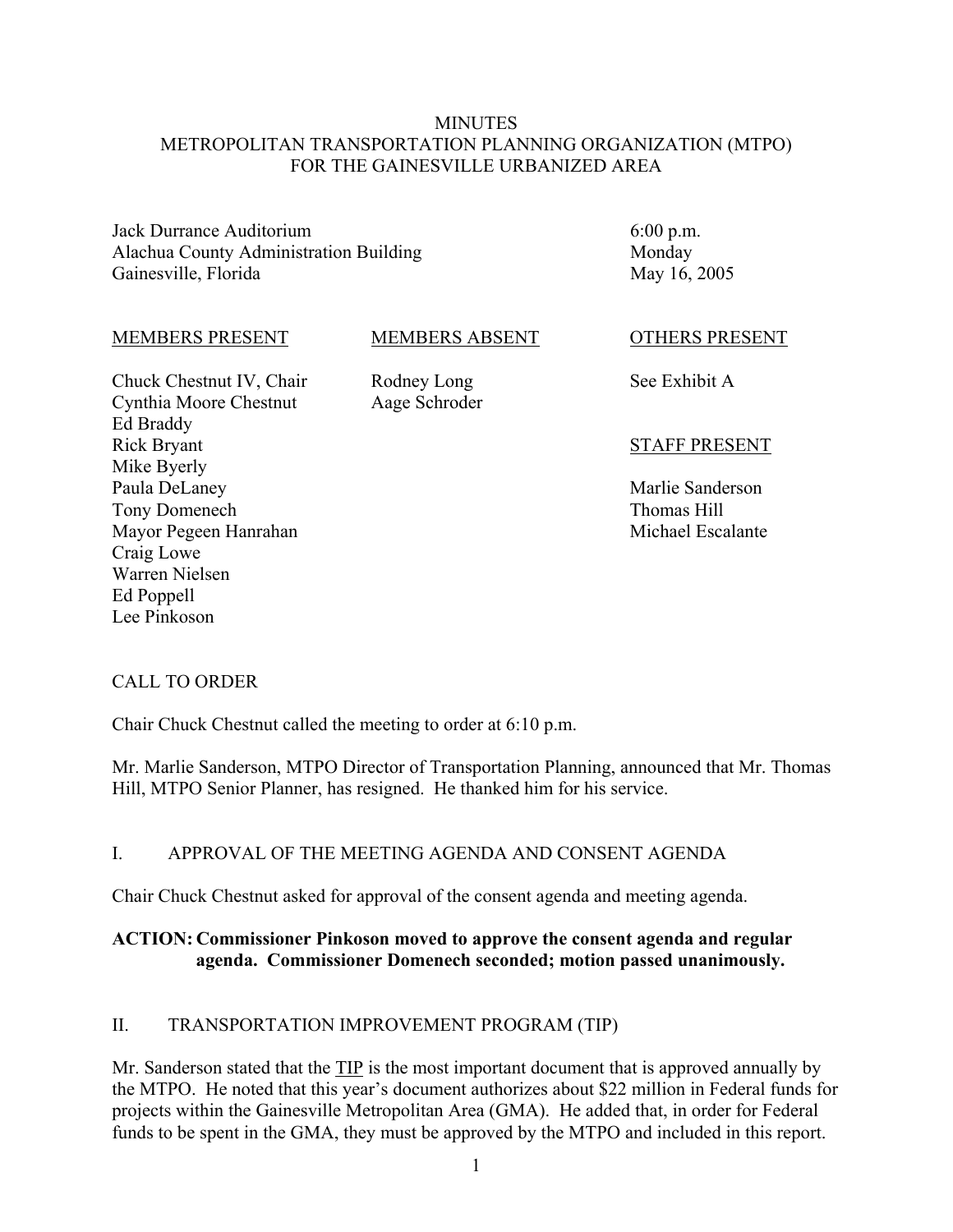Mr. James Bennett, Florida Department of Transportation (FDOT) Urban Area Transportation Development Engineer, discussed the construction schedule for the Main Street Reconstruction Project and answered questions.

# **ACTION: Commissioner Nielsen moved to approve the Fiscal Years 2005/2006 - 2009/2010 TIP. Commissioner Pinkoson seconded; motion passed unanimously.**

# III. ARCHER ROAD AND SW 34TH STREET INTERSECTION- PRELIMINARY FEASIBILITY STUDY FOR A NEW INTERCHANGE

Mr. Sanderson stated that the City's consultant is present to discuss its findings for the Archer Road and SW 34<sup>th</sup> Street Intersection- Preliminary Feasibility Study for a New Interchange. He suggested continuing with the next agenda item while the consultant set up his exhibits.

# IV. YEAR 2025 TRANSPORTATION PLAN UPDATE

# A. SCHEDULE OF EVENTS

Mr. Sanderson discussed the latest schedule for the Year 2025 Transportation Plan Update and answered questions.

# III. ARCHER ROAD AND SW 34TH STREET INTERSECTION- PRELIMINARY FEASIBILITY STUDY FOR A NEW INTERCHANGE (Continued)

Mr. Jack Freeman, Kittelson & Associates Principal Engineer, discussed the study results and answered questions.

Mr. Brian Kanely, City of Gainesville Transportation Services Manager, noted that the existing intersection configuration was completed about 25 years ago.

Mr. Randall Reid, Alachua County Manager, discussed north-south and east-west corridors that had been previously discussed at a County Commission meeting.

Mr. Hill noted that the long range transportation plan model data are based on input from local comprehensive plans and planning staffs.

The following citizens discussed this agenda item:

Sharon Hawkey Dave Bruderly Jack Donovan

Mr. Sanderson discussed enhanced transit and Bus Rapid Transit. He also discussed projects from the Alachua Countywide Bicycle Masterplan. He reported the recommendations from City Staff. He noted that a significant intersection modification could be tested as part of Alternative 3 later this summer after the Alternative 1 results are available.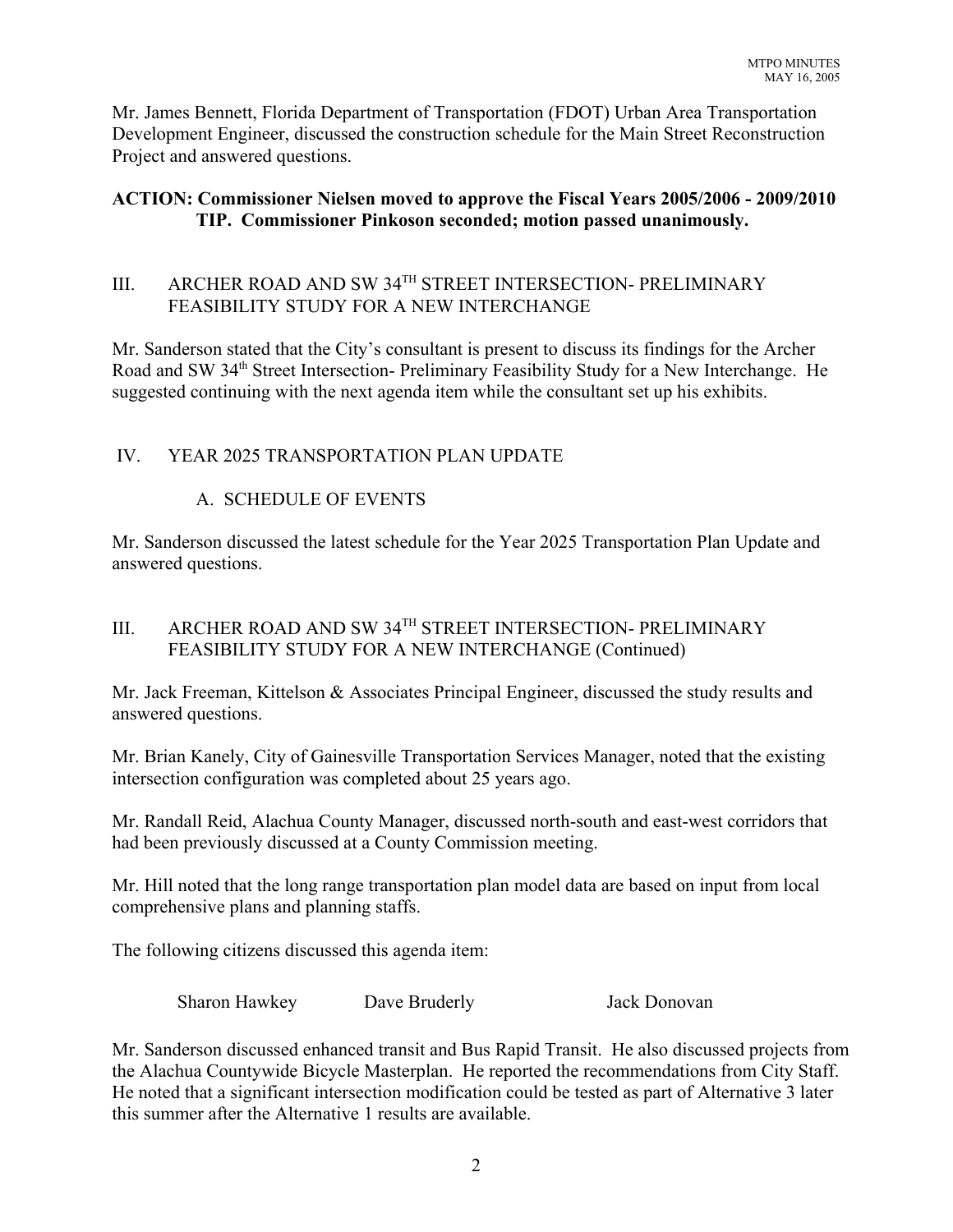**ACTION: Commissioner Byerly moved to:**

- **1. defer action on the Archer Road/SW 34th Street intersection study; and**
- **2. direct MTPO staff to test an alternative that evaluates alternative projects that would improve level of service at the Archer Road/SW 34th Street intersection.**

**Commissioner Domenech seconded.**

### **AMENDMENT:**

**Commissioner DeLaney requested an amendment to the motion to designate Archer Road as a regionally significant roadway. Commissioner Byerly and Commissioner Domenech accepted the amendment.**

### **ACTION AS AMENDED:**

**Commissioner Byerly moved to:**

- **1. defer action on the Archer Road/SW 34th Street intersection study;**
- **2. direct MTPO staff to test an alternative that evaluates alternative projects that would improve level of service at the Archer Road/SW 34th Street intersection; and**
- **3. designate Archer Road as a regionally significant roadway.**

### **Commissioner Domenech seconded; motion passed unanimously.**

### IV. YEAR 2025 TRANSPORTATION PLAN UPDATE (Continued)

#### B. APRIL 18 COMMUNITY WORKSHOP

Mr. Sanderson discussed the results of the April 18 Community Workshop and answered questions.

### C. GAINESVILLE TRANSPORTATION SURVEY

Mr. Joe Corradino, The Corradino Group Principal, discussed the results of the survey and answered questions.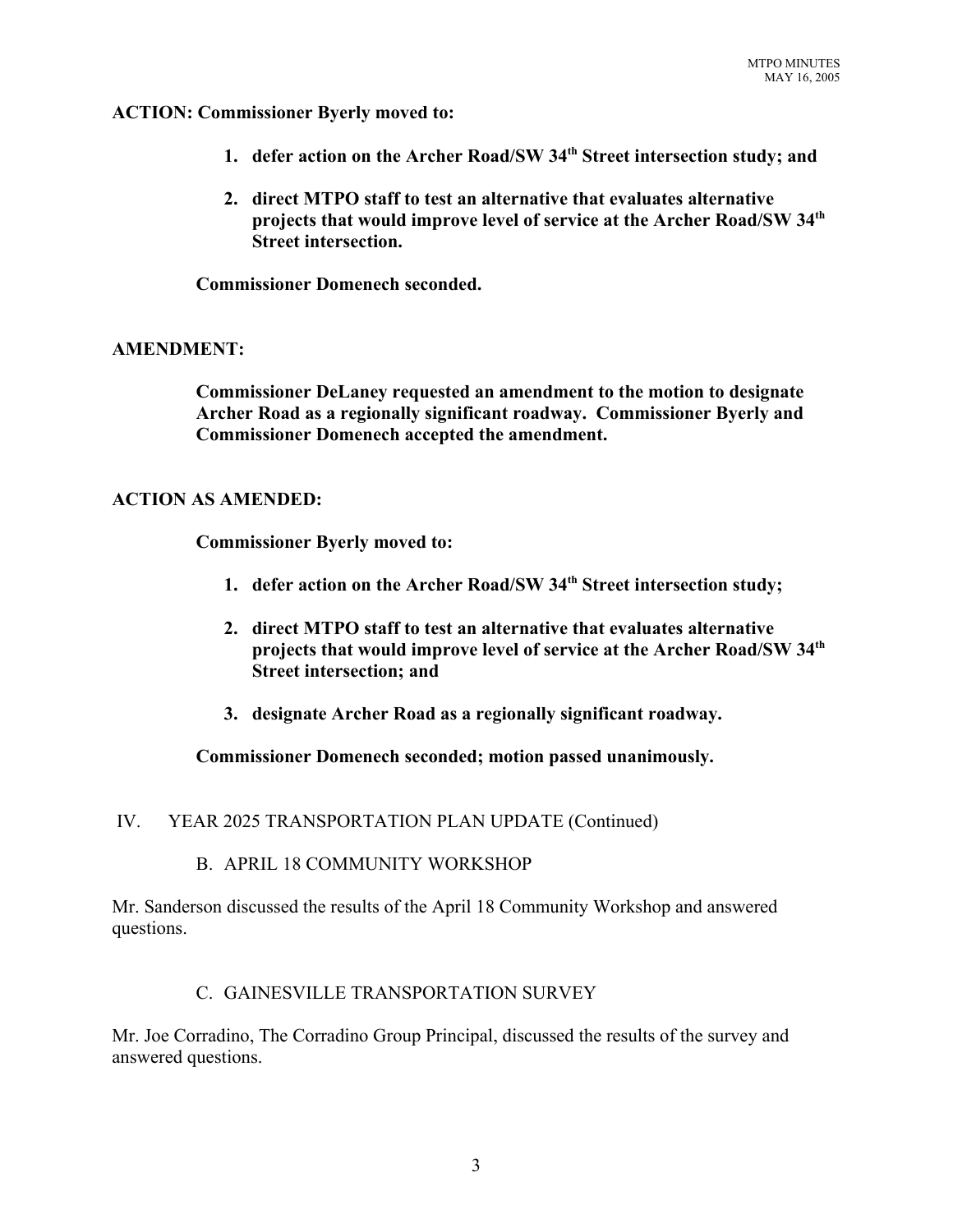### D. ADOPTED/PROPOSED VISION STATEMENT

Mr. Sanderson discussed the current and proposed vision statements for the long range transportation plan.

The following citizens discussed this agenda item:

Sharon Hawkey Dave Bruderly

# **ACTION: Commissioner Domenech moved to adopt as the Year 2025 Transportation Plan update vision statement:**

*"Land use developed with intensity and density that creates more balance in east-west Gainesville area growth, connects a limited number of highly developed mixed use centers, and is served by a highly-efficient multimodal transportation system, which allows for mode choice. The transportation system is safely used by people of all ages and income classes, supported by a dedicated transportation funding source and provides for:*

- *a. walkable University and town centers;*
- *b. improved and affordable transit service;*
- *c. improved bikeway/trail system; and*
- *d. better road connectivity."*

### **Commissioner Braddy seconded; motion passed unanimously.**

# **ACTION: Commissioner Byerly moved to include a discussion of the Alachua County Transit Study on a future meeting agenda. Commissioner Bryant seconded; motion passed unanimously.**

### E. PROPOSED GOALS AND OBJECTIVES

Mr. Sanderson discussed the proposed goals and objectives and answered questions.

Mr. Bruderly commented on this agenda item.

## **ACTION: Commissioner Nielsen moved to adopt the Year 2025 Transportation Plan update goals and objectives as stated in Exhibit 1 with revisions to the:**

- **1. Fourth Goal Statement, Objective 4.2 modified to add "and seek out additional funding sources." and**
- **2. Third Goal Statement, Objective 3.4 modified to read as "Ensure that roadways are safe for pedestrians and bicyclists."**

**Commissioner Moore Chestnut seconded. Commissioner Pinkoson split the action to consider the Second Goal Statement, Objectives 2.1 and 2.2 separately.**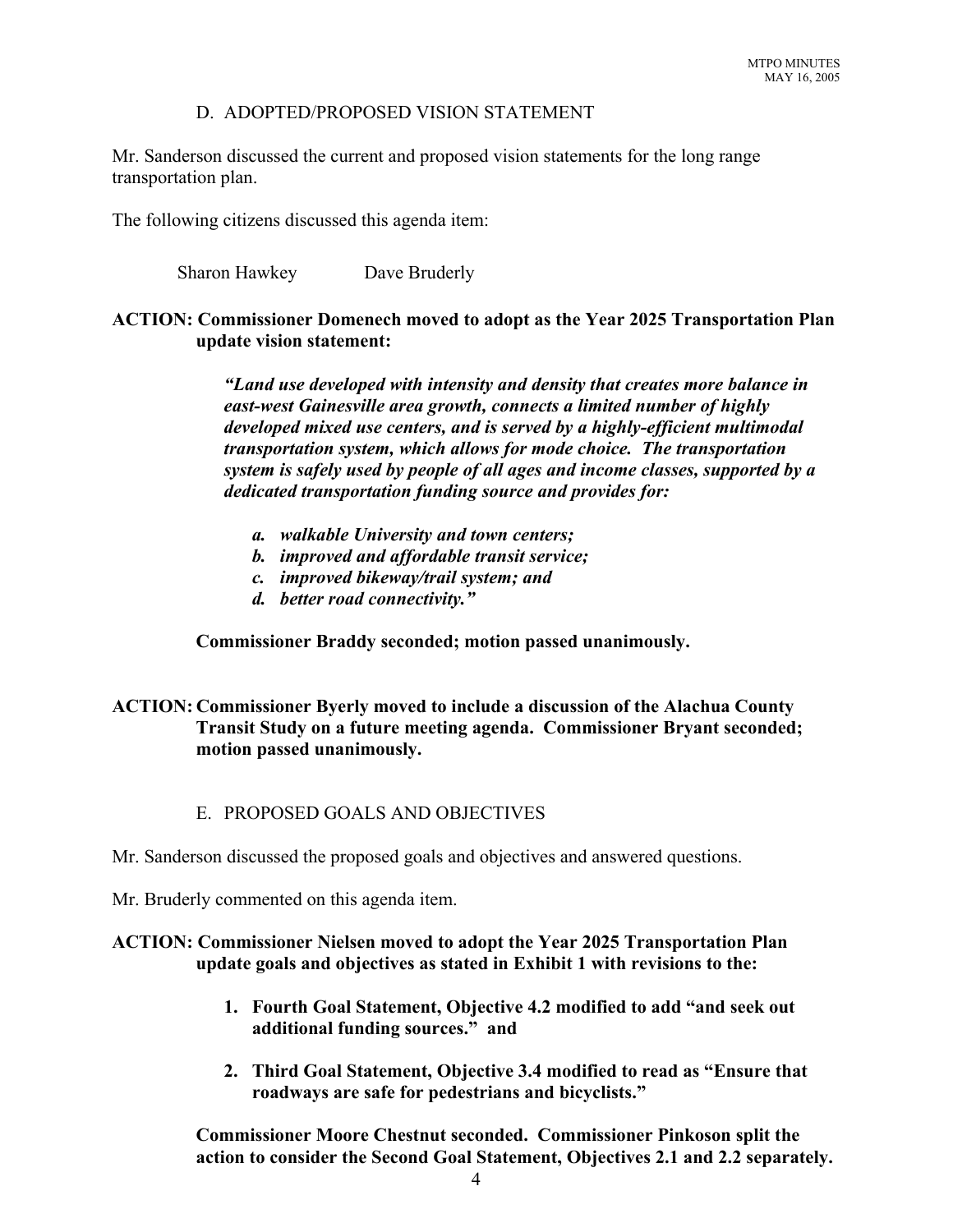### **SPLIT ACTION RESTATED-PART 1:**

**Commissioner Nielsen moved to adopt as the Year 2025 Transportation Plan update goals and objectives as stated in Exhibit 1, excluding the Second Goal Statement, Objectives 2.1 and 2.2, with the revisions:**

- **1. Fourth Goal Statement, Objective 4.2 modified to add "and seek out additional funding sources." and**
- **2. Third Goal Statement, Objective 3.4 modified to read as "Ensure that roadways are safe for pedestrians and bicyclists."**

**Commissioner Moore Chestnut seconded; motion passed unanimously.**

#### **SPLIT ACTION RESTATED-PART 2:**

**Commissioner Nielsen moved to adopt as the Year 2025 Transportation Plan Second Goal Statement, Objectives 2.1 and 2.2 as stated in Exhibit 1. Commissioner Moore Chestnut seconded; Chair Chestnut requested a rollcall vote:**

|                                    | <b>CITY</b>    | <b>COUNTY</b> |
|------------------------------------|----------------|---------------|
| <b>Commissioner Moore Chestnut</b> |                | Yes           |
| <b>Commissioner DeLaney</b>        |                | Yes           |
| <b>Commissioner Domenech</b>       | <b>Yes</b>     |               |
| <b>Mayor Hanrahan</b>              | Yes            |               |
| <b>Commissioner Lowe</b>           | Yes            |               |
| <b>Commissioner Nielsen</b>        | Yes            |               |
| <b>Commissioner Pinkoson</b>       |                | No            |
| <b>Commissioner Braddy</b>         | N <sub>0</sub> |               |
| <b>Commissioner Bryant</b>         | Yes            |               |
| <b>Commissioner Byerly</b>         |                | Yes           |
| <b>Chair Chestnut IV</b>           | Yes            |               |

#### **Motion passed.**

The MTPO-approved Year 2025 Long Range Transportation Plan update goals and objectives are attached to these minutes as Exhibit 1.

### F. RECOMMENDED ALTERNATIVE 1- HIGHWAY

Mr. Sanderson discussed the Recommended Alternative 1- Highway and answered questions.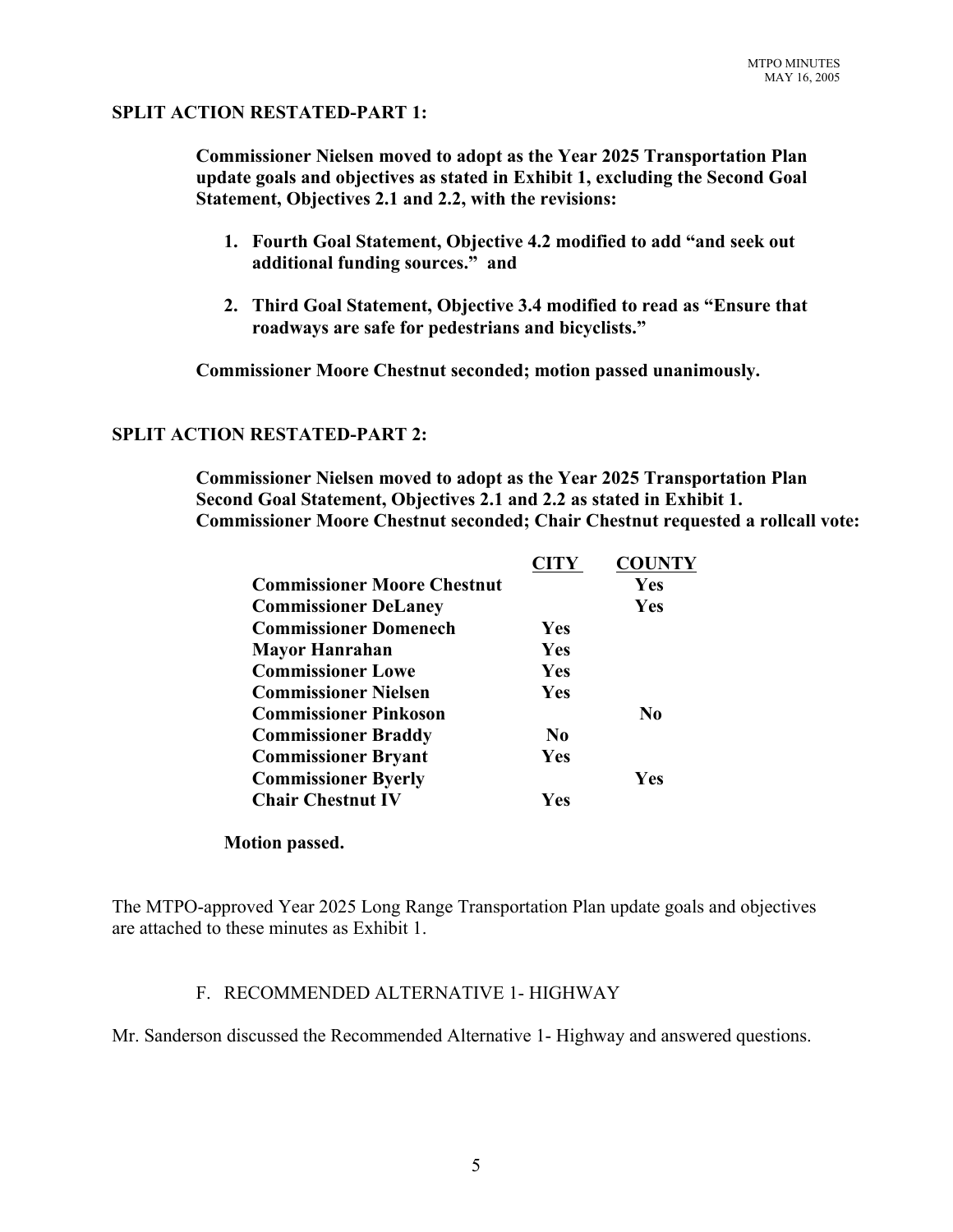The following citizens discussed this agenda item:

Ann Walsh Jack Donovan Dave Bruderly

Rick Hedrick

### **ACTION: Commissioner Nielsen moved to approve Alternative 1- Highway Exhibits 1 - 5. Commissioner DeLaney seconded.**

## **AMENDMENT:**

**Commissioner Domenech requested an amendment to the motion to include the** testing and evaluation Hull Road extended to SW 20<sup>th</sup> Avenue and SW 43<sup>rd</sup> **Street/SW 42nd Street/SW 40th Boulevard corridor as a four-lane facility and** Project H (W. 6<sup>th</sup> Street from SW 4<sup>th</sup> Avenue to NW 8<sup>th</sup> Avenue) as both a two-lane **and four-lane facility. Commissioners Nielsen and DeLaney accepted the amendment.**

## **ACTION AS AMENDED:**

**Commissioner Nielsen moved to approve Alternative 1- Highway Exhibits 1 - 5** with Hull Road extended to SW 20<sup>th</sup> Avenue and SW 43<sup>rd</sup> Street/SW 42<sup>nd</sup> Street/SW 40<sup>th</sup> Boulevard corridor as a four-lane facility and Project H (W. 6<sup>th</sup>) **Street from SW 4th Avenue to NW 8th Avenue) as both a two-lane and four-lane facility. Commissioner DeLaney seconded.** 

**Commissioner Byerly split the action to consider Project V (NW 83rd Street from NW 23rd Avenue to NW 39th Avenue four-laning) and Project X (NW 23rd Avenue from NW 98th Street to NW 55th Street four-laning) separately.** 

# **SPLIT ACTION AS AMENDED RESTATED-PART 1:**

**Commissioner Nielsen moved to approve Alternative 1- Highway Exhibits 1 - 5** with Hull Road extended to SW 20<sup>th</sup> Avenue and SW 43<sup>rd</sup> Street/SW 42<sup>nd</sup> Street/SW 40<sup>th</sup> Boulevard corridor as a four-lane facility and Project H (W. 6<sup>th</sup>) **Street from SW 4<sup>th</sup> Avenue to NW 8<sup>th</sup> Avenue) as both a two-lane and four-lane facility and excluding Project V (NW 83rd Street from NW 23rd Avenue to NW 39th Avenue four-laning) and Project X (NW 23rd Avenue from NW 98th Street to NW 55th Street four-laning). Commissioner DeLaney seconded; motion passed unanimously.**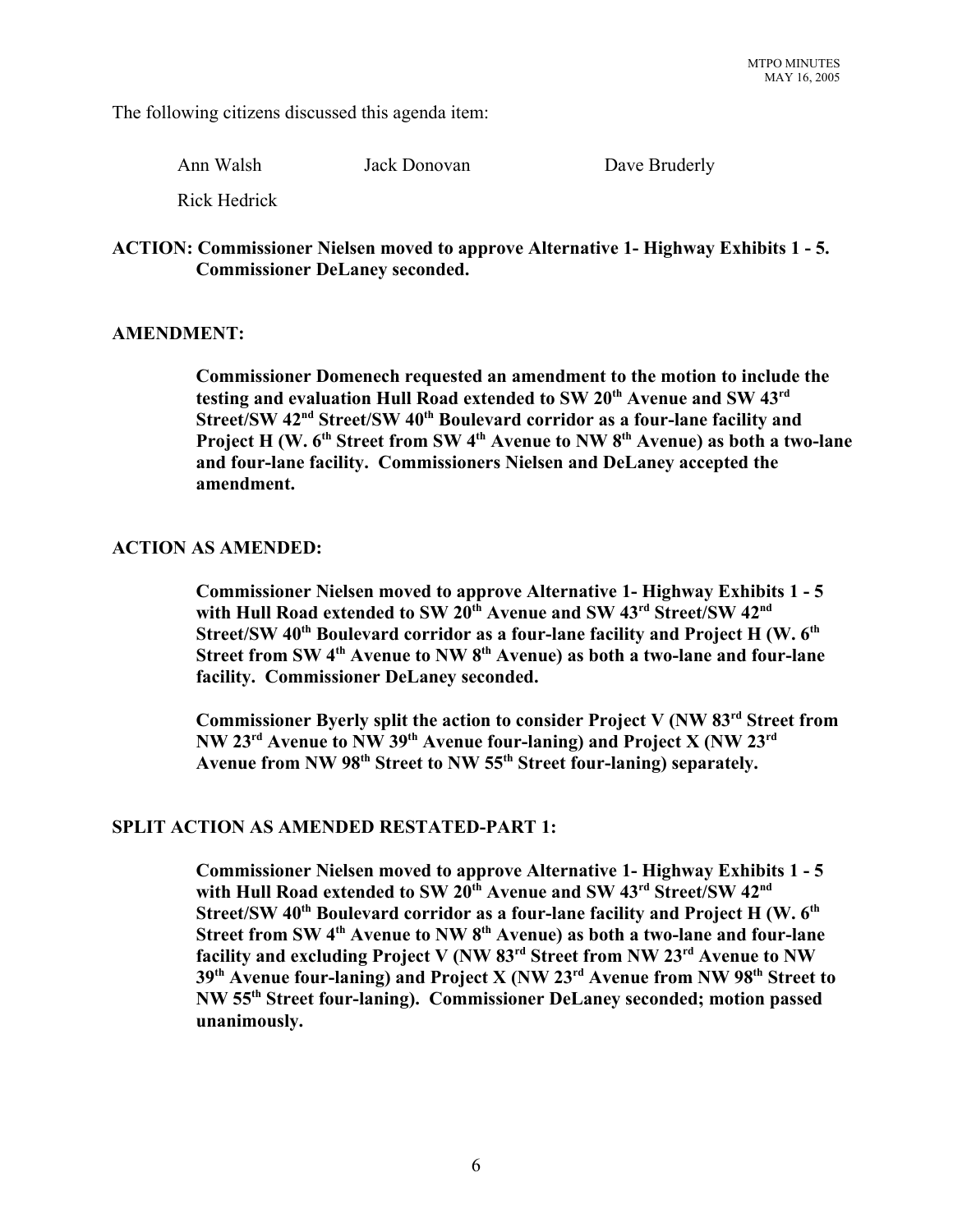## **SPLIT ACTION AS AMENDED RESTATED-PART 2:**

# **Commissioner Nielsen moved to approve Alternative 1- Highway Exhibit 1, Project V (NW 83rd Street from NW 23rd Avenue to NW 39th Avenue four-laning)** and Project X (NW 23<sup>rd</sup> Avenue from NW 98<sup>th</sup> Street to NW 55<sup>th</sup> Street four**laning). Commissioner DeLaney seconded; motion passed 11 to 1.**

The MTPO-approved Year 2025 Long Range Transportation Plan update Alternative 1- Highway model test lists are attached to these minutes as Exhibits 2 - 8.

## G. RECOMMENDED ALTERNATIVE 2- TRANSIT

Mr. Sanderson discussed the Recommended Alternative 2- Transit and answered questions.

The following citizens discussed this agenda item:

Dave Bruderly Sharon Hawkey

# **ACTION: Commissioner Nielsen moved to approve Alternative 2- Transit Table 1. Commissioner DeLaney seconded.**

# **AMENDMENT:**

**Mayor Hanrahan requested an amendment to the motion to have MTPO staff work with Regional Transit System staff to also include in Alternative 2- Transit a route along N. 8th Avenue. Commissioner Nielsen and Commissioner DeLaney accepted the amendment.**

# **ACTION AS AMENDED:**

**Commissioner Nielsen moved to approve Alternative 2- Transit Table 1 which includes a route along N. 8th Avenue. Commissioner DeLaney seconded; motion passed unanimously.**

The MTPO-approved Year 2025 Long Range Transportation Plan update Alternative 2- Transit model test lists are attached to these minutes as Exhibits 9 - 16.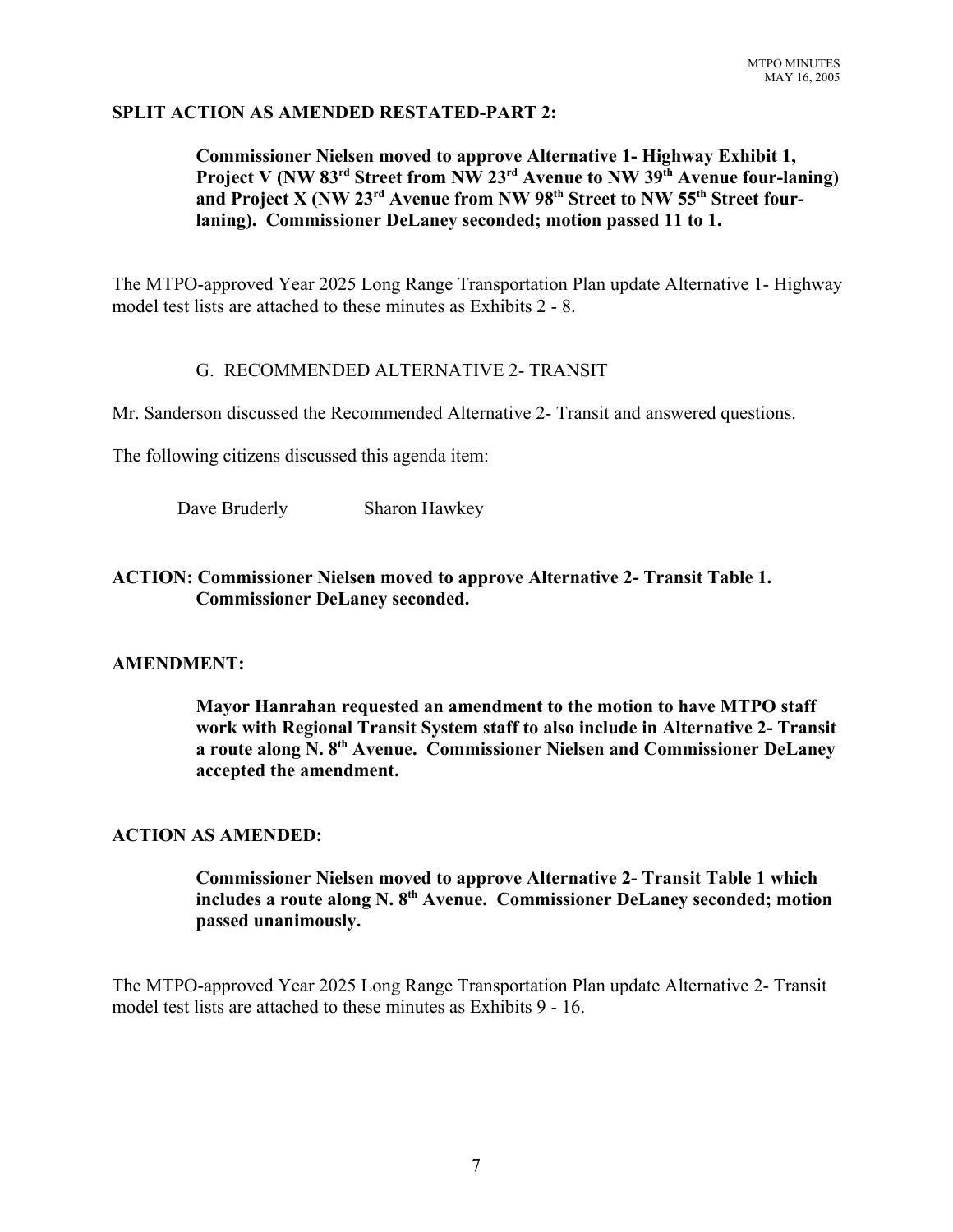# V. SW 20TH AVENUE CHARRETTE- MTPO WORKSHOP

Mr. Sanderson reminded the MTPO that it had decided to schedule a workshop to discuss the SW 20<sup>th</sup> Avenue/Student Village area.

Two members of the MTPO asked about informing affected property owners and neighborhoods about the workshop.

# **ACTION: Commissioner Byerly moved to request that MTPO staff schedule the SW 20th Avenue Charrette -MTPO Workshop. Commissioner Domenech seconded; motion passed unanimously.**

A member of the MTPO requested that information presented at the workshop include such maps as land use, zoning and wetlands.

Mr. Sanderson stated that he would work with both the City and County Managers to have appropriate City and County staff present at the workshop to discuss the information the MTPO requested. He added that he would also have to work with City and County staff and the MTPO Consultant to find a date that would be acceptable to everyone.

## VI. NEXT MTPO MEETING

Mr. Sanderson stated that the next MTPO meeting is on June  $29<sup>th</sup>$  at 6:00 p.m.

### VII. COMMENTS

# A. MTPO MEMBER COMMENTS

A member of the MTPO requested discussion of the traffic signals within the Gainesville Metropolitan Area and their potential retiming at the next MTPO meeting.

# **It was a consensus of the MTPO to discuss the traffic signals within the Gainesville Metropolitan Area and their potential retiming at the next MTPO meeting.**

# B. CITIZENS COMMENTS

Mr. Bruderly discuss the possibility of using light emitting diode (LED) technology for the traffic signals within the Gainesville Metropolitan Area.

# C. CHAIR'S REPORT

There were no Chair comments.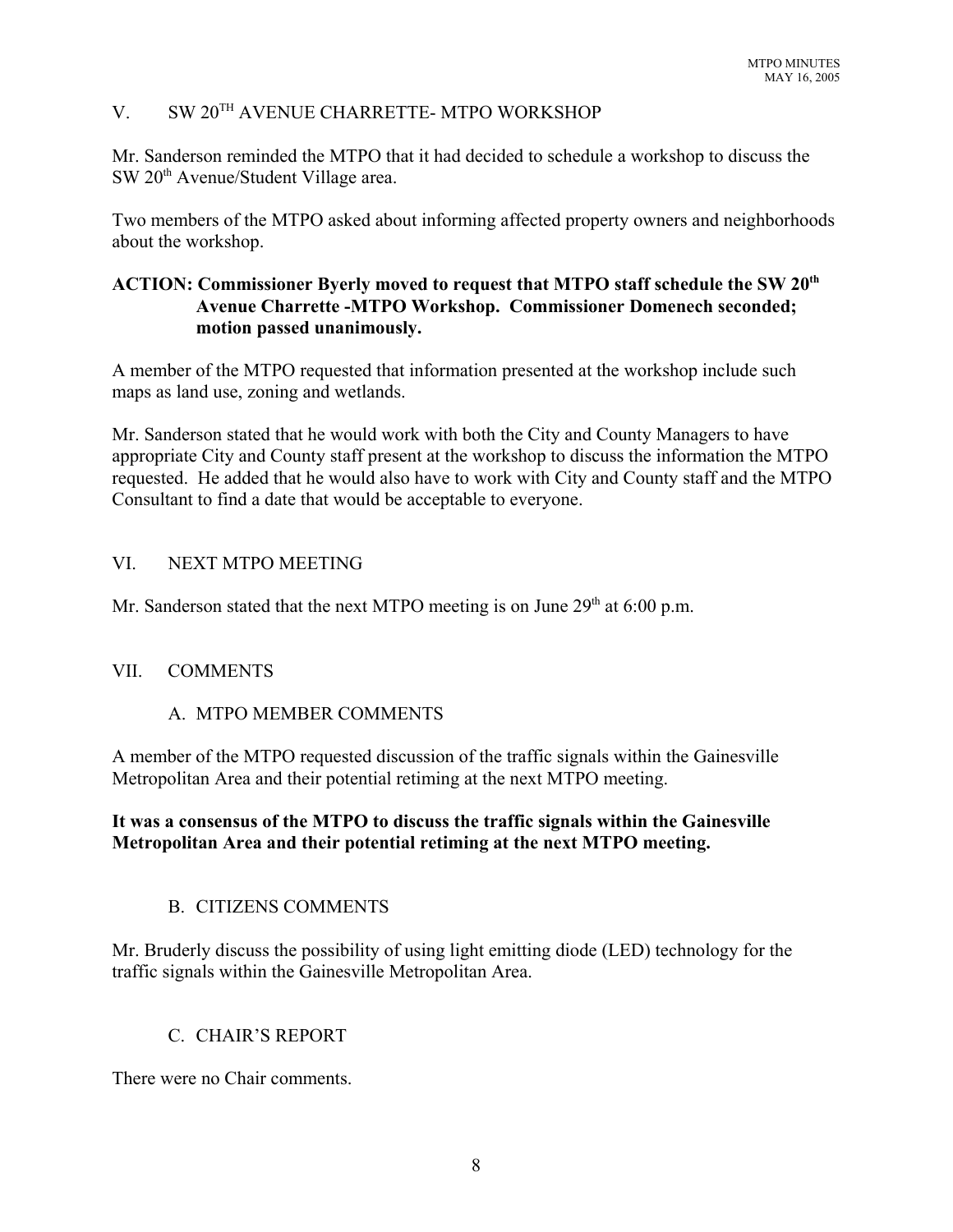# ADJOURNMENT

Chair Chuck Chestnut adjourned the meeting at 10:40 p.m.

Date Craig Lowe, Secretary/Treasurer

 $\mathcal{L}_\text{max}$  , and the contribution of the contribution of the contribution of the contribution of the contribution of the contribution of the contribution of the contribution of the contribution of the contribution of t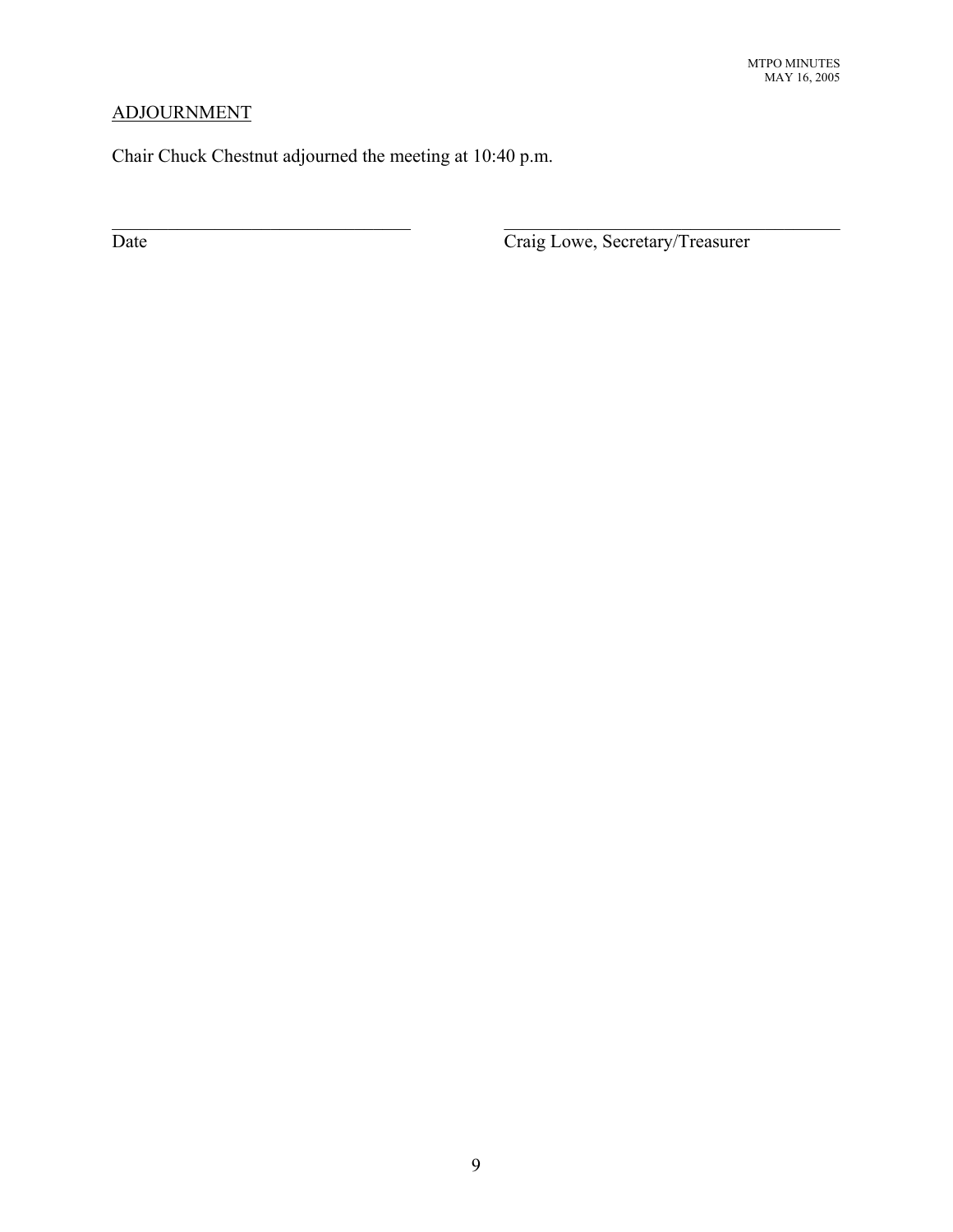# **EXHIBIT A**

| <b>Florida Department</b><br>of Transportation | <b>Alachua County</b>  | <b>City of Gainesville</b> |
|------------------------------------------------|------------------------|----------------------------|
| James Bennett                                  | Dave Cerlanek          | Brian Kanely               |
| Gina Buscher                                   | Michael Fay            | Barbara Lipscomb           |
| Doreen Joyner-Howard                           | <b>Richard Hedrick</b> |                            |
|                                                | John Sabatella         |                            |
|                                                | Dave Schwartz          |                            |
|                                                | Randall Reid           |                            |
|                                                |                        |                            |
|                                                |                        |                            |

\* By telephone

\\Mike\public\em05\mtpo\minutes\may16.wpd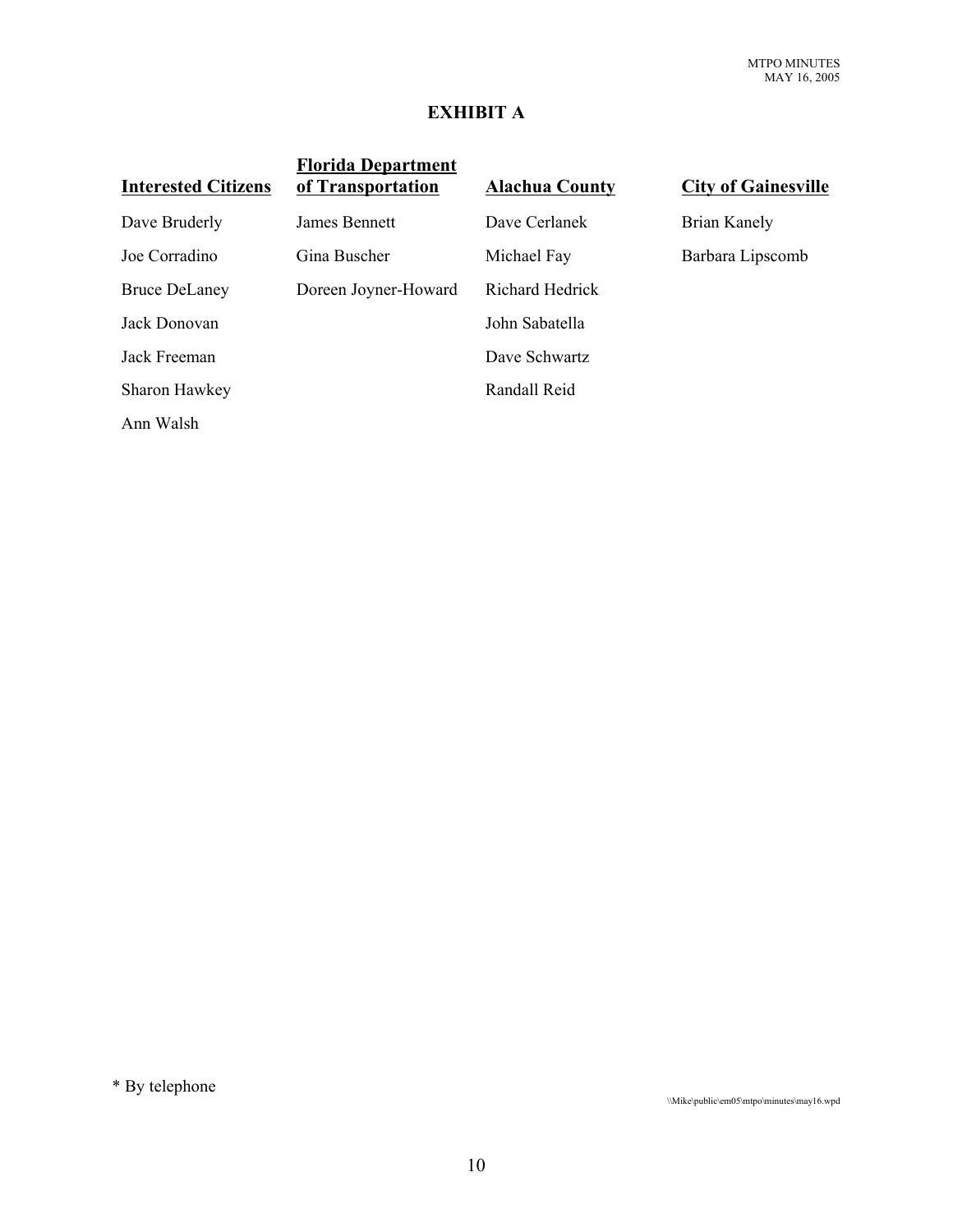

# **METROPOLITAN TRANSPORTATION PLANNING ORGANIZATION FOR THE GAINESVILLE URBANIZED AREA**

**Jack Durrance Auditorium Monday, 6:00 p.m.**<br>Alachua County Administration Building May 16, 2005 **Alachua County Administration Building Gainesville, Florida**

#### **STAFF RECOMMENDATION**

| Page $*9$        | CA.1 | <b>MTPO Minutes-May 5, 2005</b>                                                                                       | <b>APPROVE MINUTES</b>    |
|------------------|------|-----------------------------------------------------------------------------------------------------------------------|---------------------------|
|                  |      | This set of MTPO minutes is ready for review                                                                          |                           |
| Page $*21$ CA. 2 |      | <b>Unified Planning Work Program Revision</b><br><b>Modification</b>                                                  | <b>APPROVE REVISION</b>   |
|                  |      | This revision is needed to move staff resources from one approved task to<br>another                                  |                           |
| Page $*23$ CA. 3 |      | <b>Transportation Disadvantaged</b><br><b>Program-Status Report</b>                                                   | <b>NO ACTION REQUIRED</b> |
|                  |      | The MTPO has asked for regular status reports concerning this program                                                 |                           |
| Page #31 CA. 4   |      | <b>Traffic Trends</b>                                                                                                 | <b>NO ACTION REQUIRED</b> |
|                  |      | University of Florida staff have requested that we share this information<br>with the MTPO                            |                           |
| Page $*37$ CA. 5 |      | <b>Additional Considerations for the</b><br><b>Highway and Transit Alternatives</b>                                   | <b>NO ACTION REQUIRED</b> |
|                  |      | Enclosed are materials from the April 18 <sup>th</sup> public workshop on the Year<br>2025 Transportation Plan update |                           |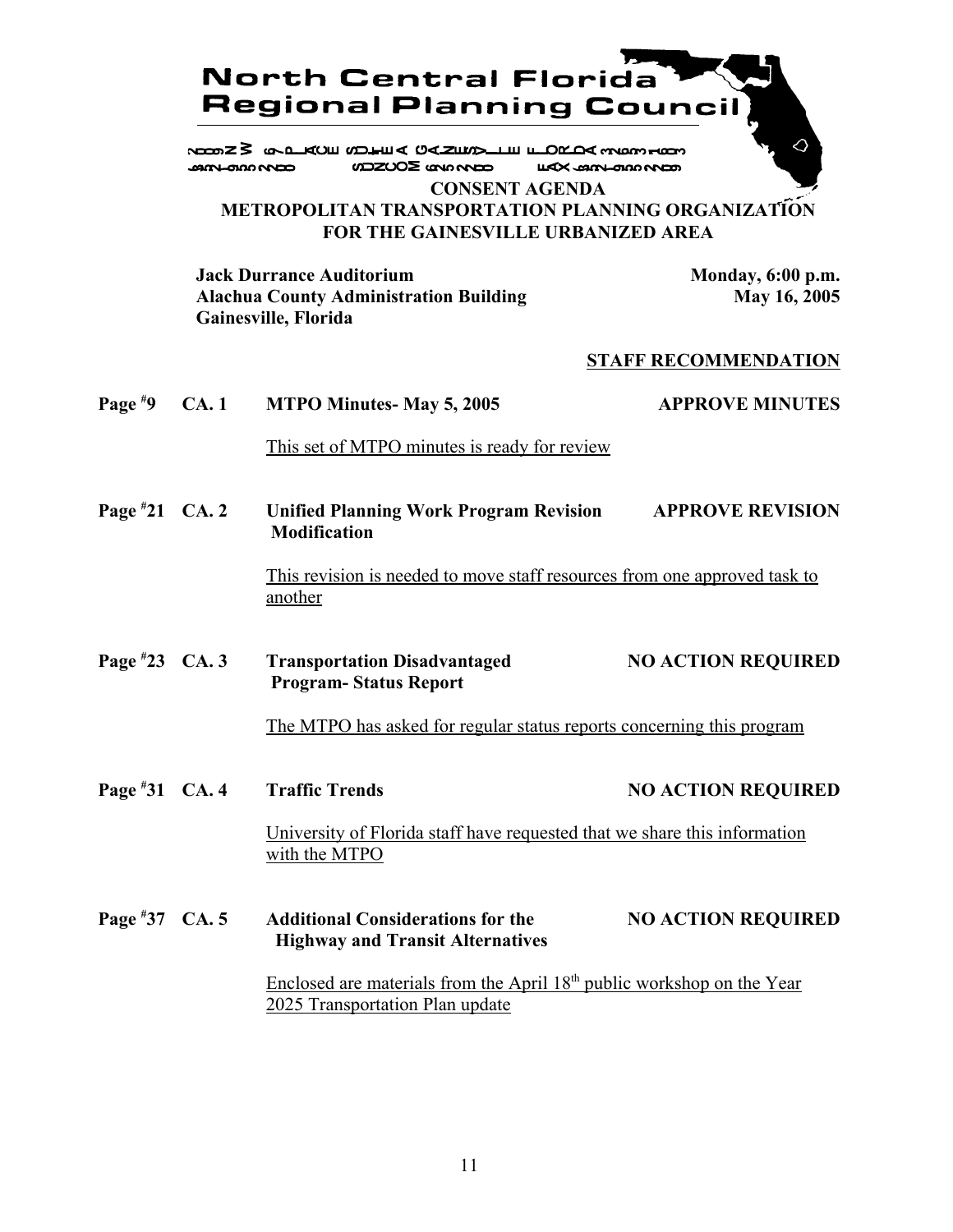### **EXHIBIT 1**

### **YEAR 2025 LONG RANGE TRANSPORTATION PLAN GOALS AND OBJECTIVES**

#### **FIRST GOAL STATEMENT**

Develop and maintain a balanced transportation system that supports the economic vitality and quality of life in the Gainesville Metropolitan Area through expanded transportation choice, improved accessibility for motorized and non-motorized users and the preservation of environmental, cultural and historic areas.

#### **OBJECTIVES**

- 1.1 Improve regional accessibility to major employment, health care, commerce and goods distribution centers.
- 1.2 Improve the viability of alternatives to the single-occupant automobile (bicycle, walking, public transit, carpooling and telecommuting) as options for all users of the transportation system through accessibility, convenience and comfort.
- 1.3 Improve access for pedestrians, bicyclists and transit users to public places and centers of activity.
- 1.4 Establish an interconnected and continuous system of off-road trails and greenways.
- 1.5 Coordinate transportation and future land use decisions to promote efficient development patterns and a choice of transportation modes.
- 1.6 Improve access to transportation facilities and services for elderly, children, disabled and economically disadvantaged individuals.
- 1.7 Reduce the adverse impacts of transportation on the environment, fragmentation of natural areas and wildlife.
- 1.8 Minimize the adverse impacts of transportation on established neighborhoods through development of a balanced transportation system.
- 1.9 Preserve the intended function of the Florida Interstate Highway System (FIHS) and other appropriate corridors for intercity travel and goods movement, but minimize adverse impacts resulting from this policy that are inconsistent with other goals and objectives.

#### **SECOND GOAL STATEMENT**

Develop and maintain a sustainable transportation system that supports and preserves the existing transportation network through compact development patterns, improved system management and operations, coordination and communication.

#### **OBJECTIVES**

- 2.1 Minimize travel distances for work, shopping and recreation.
- 2.2 Encourage infill and redevelopment in areas that have existing and adequate infrastructure in place.
- 2.3 Improve the interconnectivity of streets and other components of the transportation system, including sidewalks, bikeways and transit ways.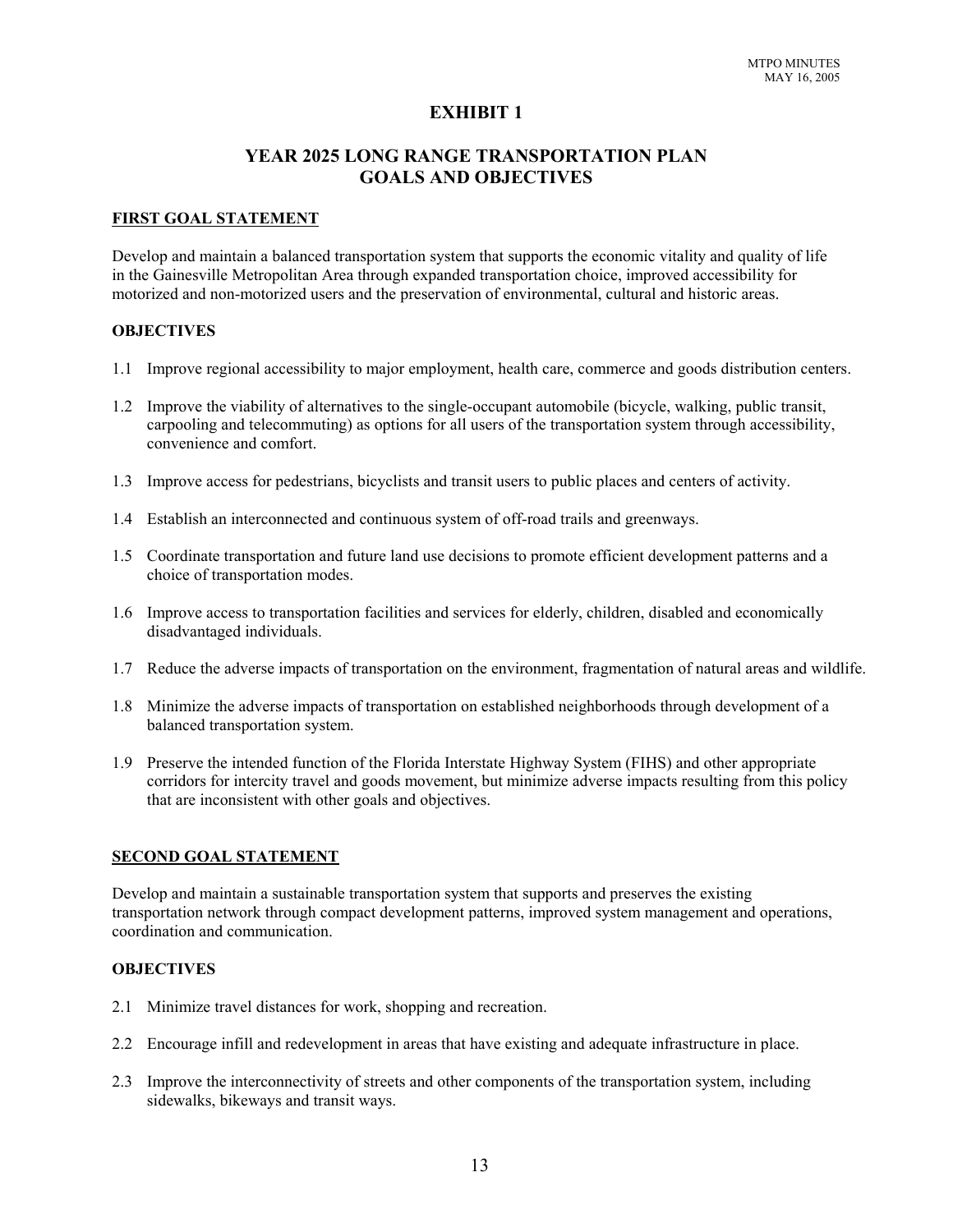- 2.4 Create opportunities for access by all forms of travel at centers for jobs, services, commerce and housing through land use strategies and urban design principles that minimize travel distances and allow for a mix of uses.
- 2.5 Enhance connectivity between different forms of travel by creating multimodal access hubs within new development or redeveloping areas.
- 2.6 Implement transportation demand management and system management strategies before adding general purpose lanes to a roadway.
- 2.7 Improve the operational efficiency of the existing transportation system for all modes of travel based on a balance of needs within the corridor.
- 2.8 Phase in new vehicle fleets for public agencies that make use of alternative fuels that reduce air quality impacts.
- 2.9 Coordinate transportation plans and programs with all stakeholders in the transportation system, including the public, public agencies, transit, emergency management, police and fire, etc.
- 2.10 Develop a balanced transportation system that includes a dispersion of traffic across multiple smaller roads rather than concentrating traffic on a few major roadways.

#### **THIRD GOAL STATEMENT**

Develop and maintain a safe and secure transportation system for all users and neighbors of transportation facilities and services.

#### **OBJECTIVES**

- 3.1 Address existing and potential safety and security problems on or adjacent to transportation corridors through an interagency planning and prioritization process.
- 3.2 Implement techniques to calm traffic in residential, educational and commercial areas where walking and bicycling are common.
- 3.3 Establish criteria and performance standards for roadways to maintain their residential or rural character, as appropriate.
- 3.4 Ensure that roadways are safe for pedestrians and bicyclists.
- 3.5 Improve the pedestrian/bicycle connections between commercial centers and surrounding neighborhoods.

#### **FOURTH GOAL STATEMENT**

Invest strategically in transportation infrastructure to enhance the vitality of the community.

#### **OBJECTIVES**

- 4.1 Give priority to preservation and maintenance of the existing transportation system.
- 4.2 Develop a financially responsible plan that allocates available resources and seek out additional funding sources.
- 4.3 Preserve current and planned rights-of-way for transportation system improvements.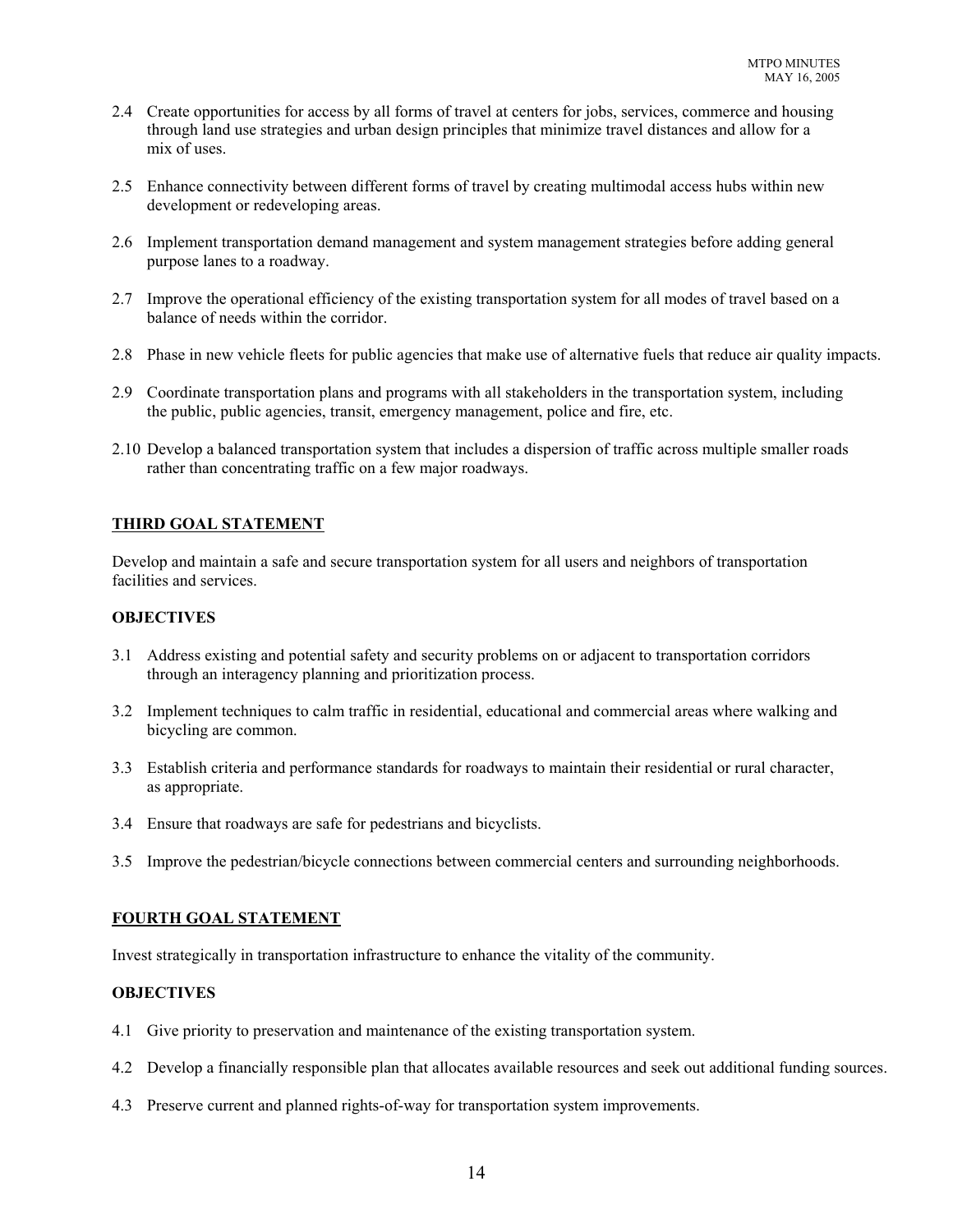# **EXHIBIT 2**

# **MTPO-APPROVED ALTERNATIVE 1- HIGHWAYS (WITH EXISTING TRANSIT SERVICE)**

| <b>PROJECT</b> | <b>ROADWAY</b>                                                                                           | <b>DESCRIPTION</b>                                                                                       |  |
|----------------|----------------------------------------------------------------------------------------------------------|----------------------------------------------------------------------------------------------------------|--|
| $\mathbf{A}$   | Hull Road Right-of-Way- SW 34 <sup>th</sup> Street west to SW 62 <sup>nd</sup> Boulevard                 | acquire right-of-way wide enough for four lanes                                                          |  |
| $\, {\bf B}$   | SW 20 <sup>th</sup> Avenue from SW 34 <sup>th</sup> Street west to SW 62 <sup>nd</sup> Boulevard         | reconstruct with sidewalks, roundabouts, turnlanes, raised<br>medians, bus bays, and transit super stops |  |
| $\mathbf C$    | SE 16 <sup>th</sup> Avenue from Williston Road west to Main Street                                       | widen from two to four lanes                                                                             |  |
| D              | NW 76 <sup>th</sup> Boulevard Extension                                                                  | new two lane to Ft. Clarke Boulevard                                                                     |  |
| ${\bf E}$      | Depot Avenue from Williston Road west to US 441                                                          | reconstruct existing two lanes                                                                           |  |
| $\mathbf F$    | Archer Road at SW 16th Avenue                                                                            | reconstruct intersection                                                                                 |  |
| G              | University Avenue from Waldo Road west to US 441                                                         | reduce from four lanes to two lanes with onstreet parking                                                |  |
| $H_1$          | W. $6th$ Street from SW 4 <sup>th</sup> Avenue north to NW 8 <sup>th</sup> Avenue                        | reconstruct to include roundabouts                                                                       |  |
| H <sub>2</sub> | W. $6^{\text{th}}$ Street from SW $4^{\text{th}}$ Avenue north to NW $8^{\text{th}}$ Avenue              | widen to four lanes                                                                                      |  |
| $\mathbf I$    | NW 34 <sup>th</sup> Street from NW 16 <sup>th</sup> Avenue north to US 441                               | widen to add center turnlane                                                                             |  |
| $\bf J$        | NW 83 <sup>rd</sup> Street Extension from NW 39 <sup>th</sup> Avenue north to Millhopper Road            | new two lane road                                                                                        |  |
| K              | Hull Road Extension from SW 34th Street west to SW 62 <sup>nd</sup> Boulevard                            | new two lane                                                                                             |  |
|                | Eliminate section of SW 20 <sup>th</sup> Avenue just east of Hogtown Creek                               | east/west trips now load on Hull Road Extension                                                          |  |
| $\mathbf{L}$   | NW 8 <sup>th</sup> Avenue from NW 23 <sup>rd</sup> Street to NW 31 <sup>st</sup> Drive                   | reduce from four lanes to two lanes                                                                      |  |
| M              | NE 27 <sup>th</sup> Street Extension from NE 8 <sup>th</sup> Avenue north to NW 39 <sup>th</sup> Avenue  | new two lane                                                                                             |  |
| N              | NW 23 <sup>rd</sup> Avenue Extension from NW 98 <sup>th</sup> Street to west County Road 241             | protect right-of-way                                                                                     |  |
| $\mathcal{O}$  | NW 122 <sup>nd</sup> Street Extension from State Road 26 north to NW 39 <sup>th</sup> Avenue             | protect right-of-way                                                                                     |  |
| $\mathbf{P}$   | NW 8 <sup>th</sup> Avenue Extension from SW 122 <sup>nd</sup> Street west to SW 143 <sup>rd</sup> Street | protect right-of-way                                                                                     |  |
| Q              | Radio Road Extension west and south to Hull Road                                                         | new two lane                                                                                             |  |
| R              | SW 40 <sup>th</sup> Boulevard Extension south of Archer Road to SW 34 <sup>th</sup> Street               | new two lane                                                                                             |  |
| $\mathbf S$    | SW 23rd Terrace Extension north to Hull Road                                                             | new two lane                                                                                             |  |
| $\mathbf T$    | SW 16 <sup>th</sup> Avenue from Archer Road east to US 441                                               | widen to six lanes (may only need to be restriped)                                                       |  |
| U              | NW 83rd Street from NW 23rd Avenue to NW 39th Avenue                                                     | widen to four lanes                                                                                      |  |
| V              | Archer Road from GMA Boundary to Tower Road                                                              | widen to four lanes                                                                                      |  |
| W              | NW 23 <sup>rd</sup> Avenue from NW 98 <sup>th</sup> Street to NW 43 <sup>rd</sup> Street                 | widen to four lanes                                                                                      |  |